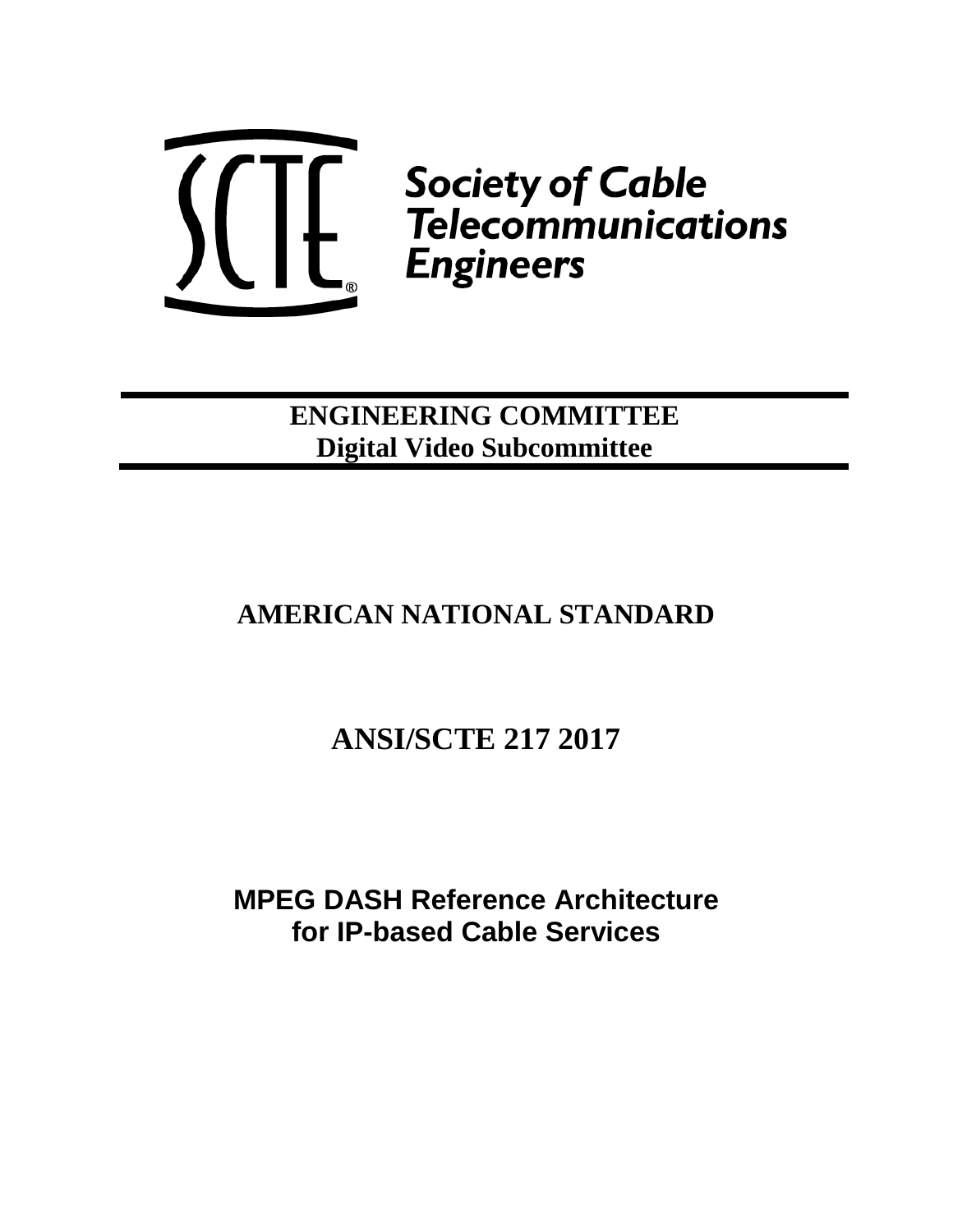# **NOTICE**

<span id="page-1-0"></span>The Society of Cable Telecommunications Engineers (SCTE) Standards and Recommended Practices (hereafter called documents) are intended to serve the public interest by providing specifications, test methods and procedures that promote uniformity of product, interchangeability, best practices and ultimately the long term reliability of broadband communications facilities. These documents shall not in any way preclude any member or non-member of SCTE from manufacturing or selling products not conforming to such documents, nor shall the existence of such standards preclude their voluntary use by those other than SCTE members, whether used domestically or internationally.

SCTE assumes no obligations or liability whatsoever to any party who may adopt the documents. Such adopting party assumes all risks associated with adoption of these documents, and accepts full responsibility for any damage and/or claims arising from the adoption of such Standards.

Attention is called to the possibility that implementation of this document may require the use of subject matter covered by patent rights. By publication of this document, no position is taken with respect to the existence or validity of any patent rights in connection therewith. SCTE shall not be responsible for identifying patents for which a license may be required or for conducting inquiries into the legal validity or scope of those patents that are brought to its attention.

Patent holders who believe that they hold patents which are essential to the implementation of this document have been requested to provide information about those patents and any related licensing terms and conditions. Any such declarations made before or after publication of this document are available on the SCTE web site at [http://www.scte.org.](http://www.scte.org/)

All Rights Reserved

© Society of Cable Telecommunications Engineers, Inc. 2017 140 Philips Road Exton, PA 19341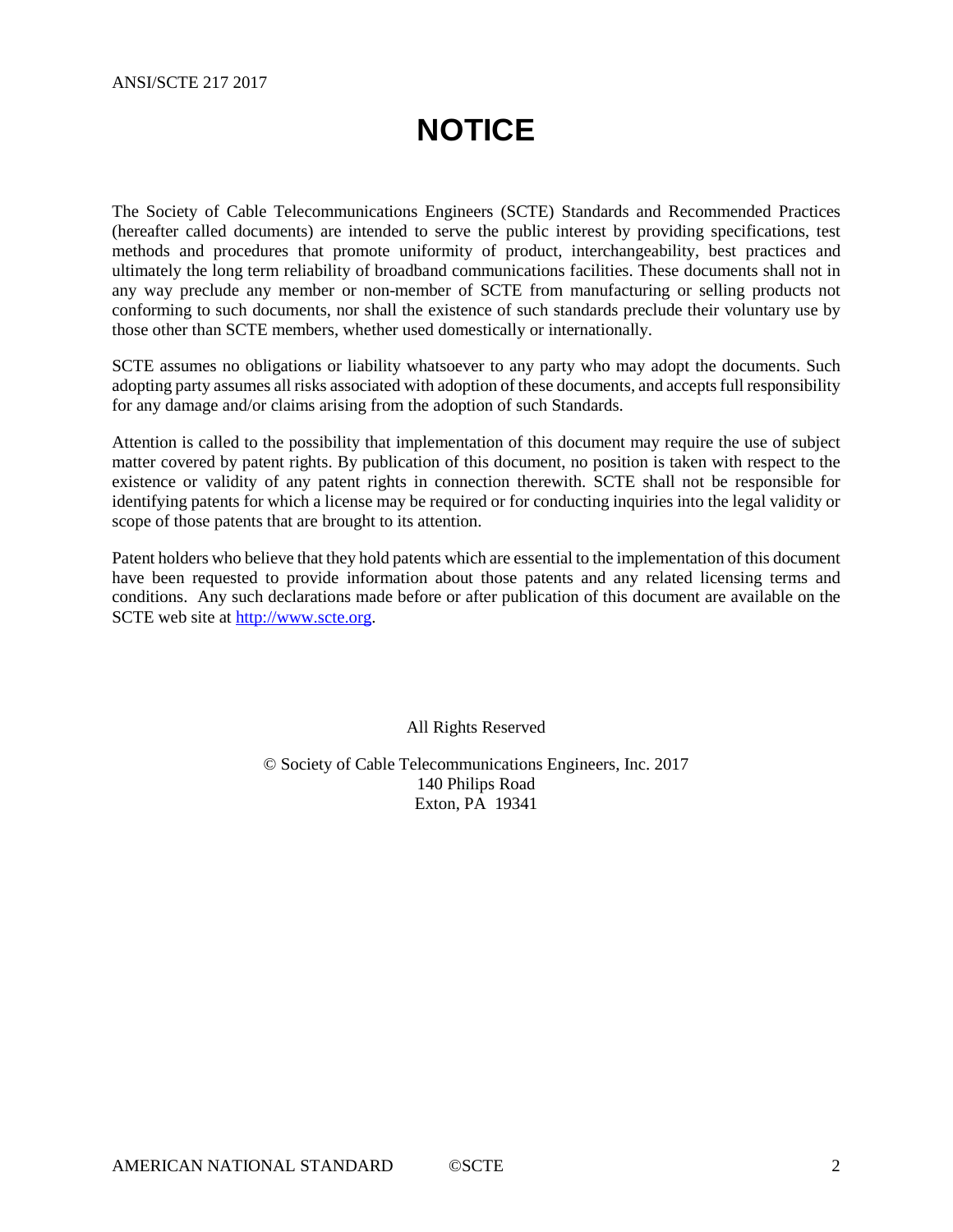## **Table of Contents**

| <b>Title</b>                   |      |  | <b>Page Number</b> |  |
|--------------------------------|------|--|--------------------|--|
| NOTICE                         |      |  |                    |  |
| $1_{\cdot}$                    |      |  |                    |  |
| 2.                             |      |  |                    |  |
| 3 <sub>1</sub>                 |      |  | $\overline{4}$     |  |
|                                |      |  |                    |  |
|                                |      |  | $\overline{4}$     |  |
|                                |      |  | $\overline{4}$     |  |
| 4.                             |      |  |                    |  |
| 5.                             |      |  | 5                  |  |
|                                |      |  | 5                  |  |
|                                |      |  | 5                  |  |
| 6.                             |      |  | 6                  |  |
| $7_{\scriptscriptstyle{\sim}}$ |      |  | 9                  |  |
|                                |      |  |                    |  |
|                                |      |  | 12                 |  |
|                                |      |  | 12                 |  |
|                                |      |  | 12                 |  |
|                                |      |  | 12                 |  |
|                                | 7.3. |  | 13                 |  |

## **List of Figures**

| <b>Title</b>                                                    | Page Number |
|-----------------------------------------------------------------|-------------|
| FIGURE 1 - ABR WITH DISCRETE AUDIO AND TWO SUBTITLE STREAMS     | 7           |
| FIGURE 2 - ABR WITH AUDIO DURATIONS DIFFERENT THAN VIDEO        | 7           |
| FIGURE 3 - ABR WITH INTERLEAVED AUDIO AND VIDEO STREAMS         | 7           |
| FIGURE 4 - ABR CHUNK SWITCHING                                  | 8           |
| FIGURE 5 - CHUNK ALIGNMENT OF VARIOUS DURATIONS                 | 8           |
| FIGURE 6 - ABR SEGMENTS COMPOSED OF ABR FRAGMENTS               | 8           |
| FIGURE 7 - FRAGMENT AND SEGMENT SYNC/ALIGNMENT                  | 9           |
| FIGURE 8 - UNIFIED TRANSCODER/ENCAPSULATOR                      | 9           |
| FIGURE 9 - SEPARATE TRANSCODER/ENCAPSULATOR WITH ATS IN BETWEEN | 10          |
| FIGURE 10 - DASH SERVICE REFERENCE ARCHITECTURE DIAGRAM         | 11          |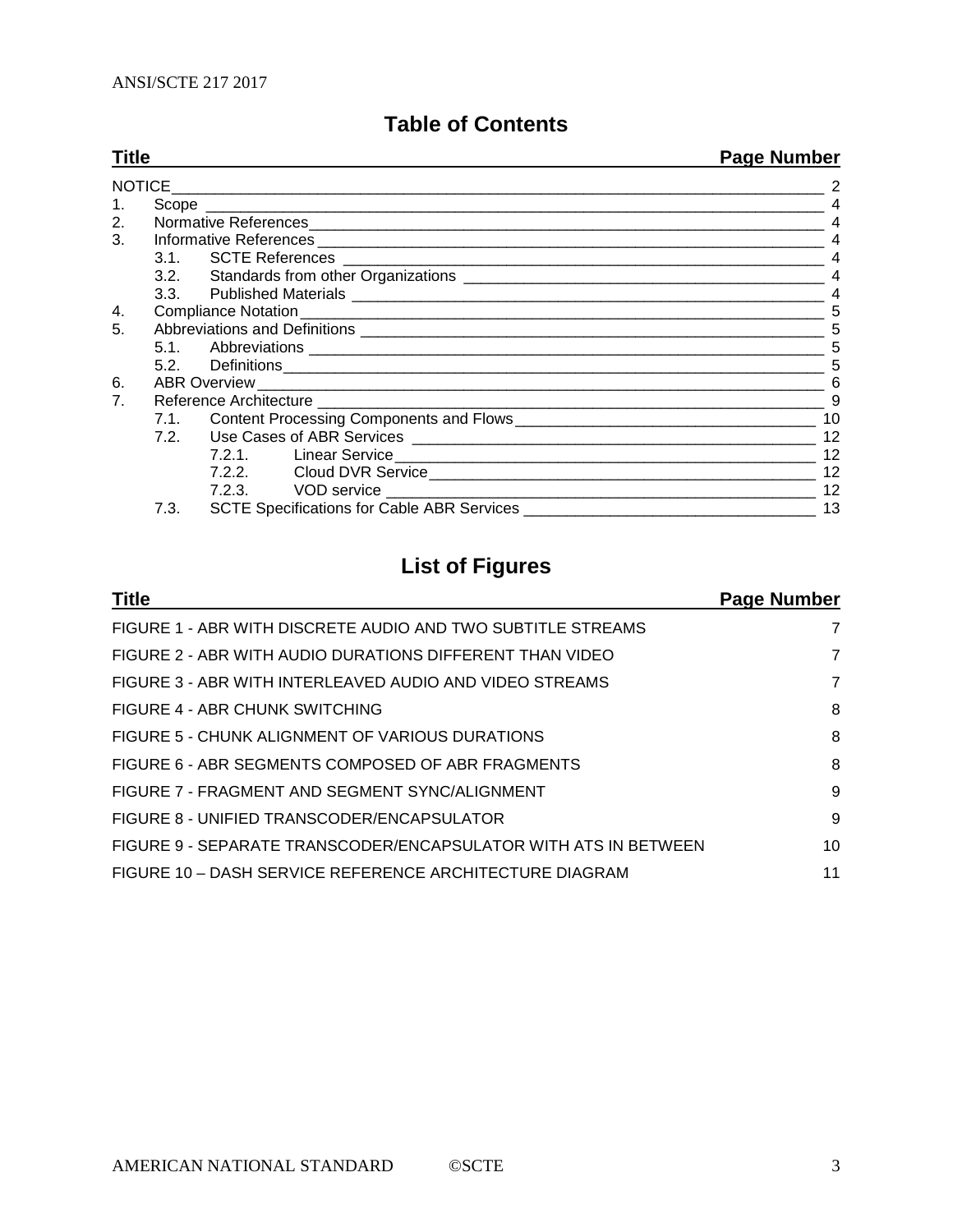## <span id="page-3-0"></span>**1. Scope**

This MPEG DASH Reference Architecture document is to serve as informational background to a suite of specifications that define the usage of MPEG DASH in cable networks. It introduces adaptive bit rate streaming as a general service and defines reference architecture in which content processing components, flows of process, use cases and scope definition of each part of other relevant documents are described.

## <span id="page-3-1"></span>**2. Normative References**

The following documents contain provisions, which, through reference in this text, constitute provisions of the standard. At the time of Subcommittee approval, the editions indicated were valid. All standards are subject to revision; and while parties to any agreement based on this standard are encouraged to investigate the possibility of applying the most recent editions of the documents listed below, they are reminded that newer editions of those documents may not be compatible with the referenced version.

• None are applicable.

## <span id="page-3-2"></span>**3. Informative References**

The following documents may provide valuable information to the reader but are not required when complying with this standard.

### <span id="page-3-3"></span>**3.1. SCTE References**

- <span id="page-3-8"></span>[1] SCTE 223 2017, Adaptive Transport Stream Standard
- <span id="page-3-9"></span>[2] ANSI/SCTE 214-1, MPEG DASH for IP-Based Cable Services Part 1: MPD Constraints and Extensions
- <span id="page-3-10"></span>[3] ANSI/SCTE 214-2, MPEG DASH for IP-Based Cable Services Part 2: DASH/TS Profile
- <span id="page-3-11"></span>[4] ANSI/SCTE 214-3, MPEG DASH for IP-Based Cable Services Part 3: DASH ISO BMFF Profile

## <span id="page-3-4"></span>**3.2. Standards from other Organizations**

- <span id="page-3-7"></span>[5] ISO/IEC 23009-1:2014 2nd Ed., Information technology -- Dynamic adaptive streaming over HTTP (DASH) – Part 1: Media presentation description and segment formats.
- <span id="page-3-6"></span>[6] ISO/IEC 14496-12:2015, Information technology -- Coding of audio-visual objects -- Part 12: ISO base media file format

#### <span id="page-3-5"></span>**3.3. Published Materials**

[7] R. Pantos, W. May, HTTP Live Streaming, [https://tools.ietf.org/html/draft-pantos-http-live](https://tools.ietf.org/html/draft-pantos-http-live-streaming-18)[streaming-18](https://tools.ietf.org/html/draft-pantos-http-live-streaming-18)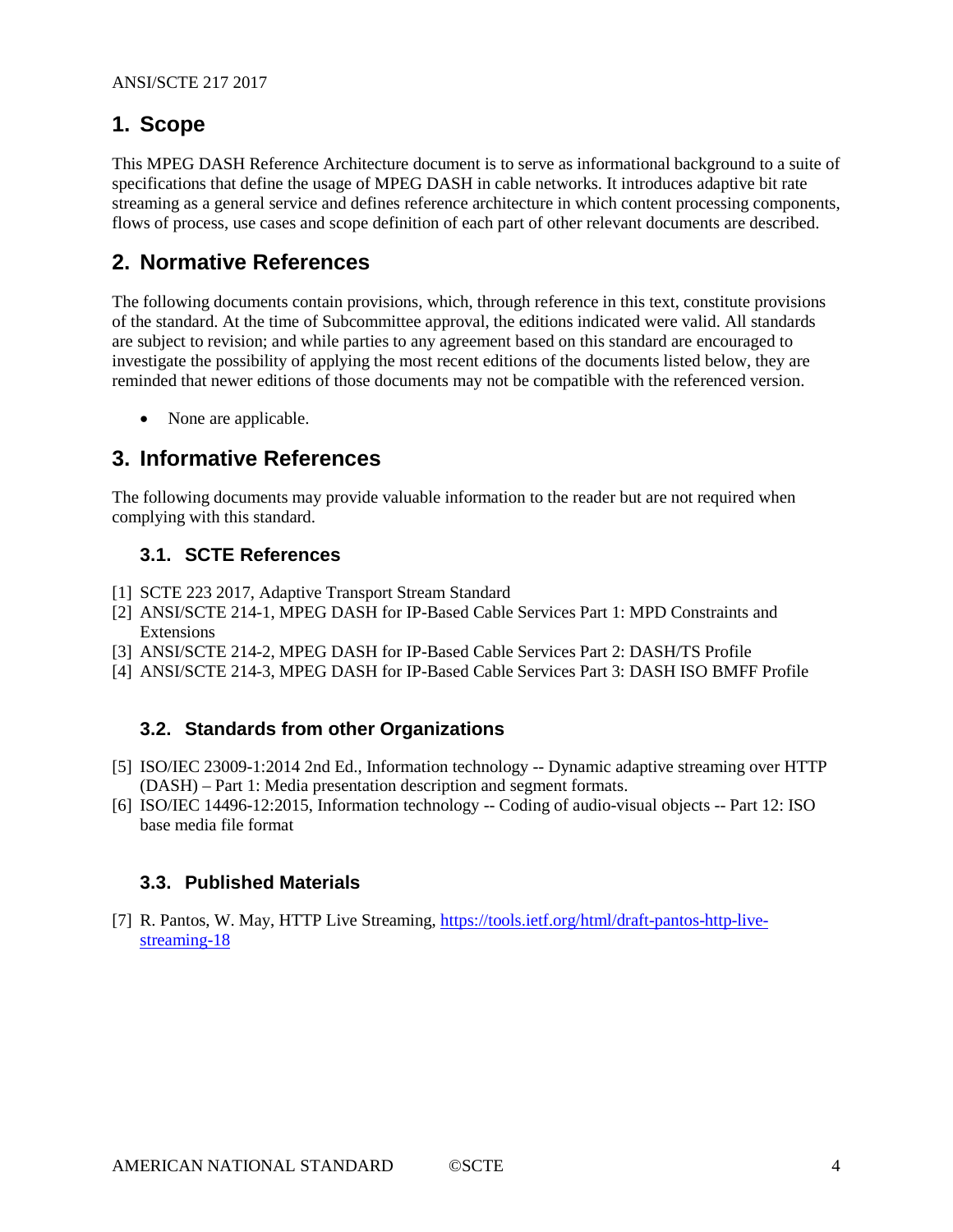## <span id="page-4-0"></span>**4. Compliance Notation**

| shall      | This word or the adjective "required" means that the item is an              |  |  |
|------------|------------------------------------------------------------------------------|--|--|
|            | absolute requirement of this specification.                                  |  |  |
| shall not  | This phrase means that the item is an absolute prohibition of this           |  |  |
|            | specification.                                                               |  |  |
| forbidden  | This word means the value specified shall never be used.                     |  |  |
|            | This word or the adjective "recommended" means that there may exist          |  |  |
| should     | valid reasons in particular circumstances to ignore this item, but the       |  |  |
|            | full implications should be understood and the case carefully weighted       |  |  |
|            | before choosing a different course.                                          |  |  |
|            | This phrase means that there may exist valid reasons in particular           |  |  |
| should not | circumstances when the listed behavior is acceptable or even useful,         |  |  |
|            | but the full implications should be understood and the case carefully        |  |  |
|            | weighed before implementing any behavior described with this label.          |  |  |
|            | This word or the adjective " <i>optional</i> " means that this item is truly |  |  |
|            | optional. One vendor may choose to include the item because a                |  |  |
| may        | particular marketplace requires it or because it enhances the product,       |  |  |
|            | for example; another vendor may omit the same item.                          |  |  |
|            | Use is permissible for legacy purposes only. Deprecated features may         |  |  |
| deprecated | be removed from future versions of the standard. Implementations             |  |  |
|            | should avoid use of deprecated features.                                     |  |  |

## <span id="page-4-1"></span>**5. Abbreviations and Definitions**

## <span id="page-4-2"></span>**5.1. Abbreviations**

| <b>ABR</b>          | <b>Adaptive Bit Rate</b>               |  |  |
|---------------------|----------------------------------------|--|--|
| <b>ATS</b>          | <b>Adaptive Transport Stream</b>       |  |  |
| <b>CDN</b>          | <b>Content Delivery Network</b>        |  |  |
| cDVR                | cloud Digital Video Recording          |  |  |
| <b>DASH</b>         | Dynamic Adaptive Streaming over HTTP   |  |  |
| <b>DASH/TS</b>      | DASH in MPEG-2 Transport Stream        |  |  |
| <b>EBP</b>          | <b>Encoder Boundary Point</b>          |  |  |
| <b>GOP</b>          | Group Of Pictures                      |  |  |
| <b>HLS</b>          | <b>HTTP Live Streaming</b>             |  |  |
| <b>HSS</b>          | <b>HTTP Smooth Streaming</b>           |  |  |
| <b>HDS</b>          | <b>HTTP Dynamic Streaming</b>          |  |  |
| <b>HTTP</b>         | <b>Hypertext Transfer Protocol</b>     |  |  |
| <b>IDR</b>          | <b>Instantaneous Decoding Refresh</b>  |  |  |
| IP                  | <b>Internet Protocol</b>               |  |  |
| <b>JIT Packager</b> | Just In Time Packager                  |  |  |
| <b>MPD</b>          | Media Presentation Description         |  |  |
| <b>SPTS</b>         | <b>Single Program Transport Stream</b> |  |  |
| <b>VOD</b>          | Video On Demand                        |  |  |

## <span id="page-4-3"></span>**5.2. Definitions**

| <b>Adaptive Sync</b> | ATS streams that are both Time Synced and Chunk Synced.                   |
|----------------------|---------------------------------------------------------------------------|
| <b>Chunk</b>         | A discrete section of content that can be independently decoded, possibly |
|                      | given additional initialization information.                              |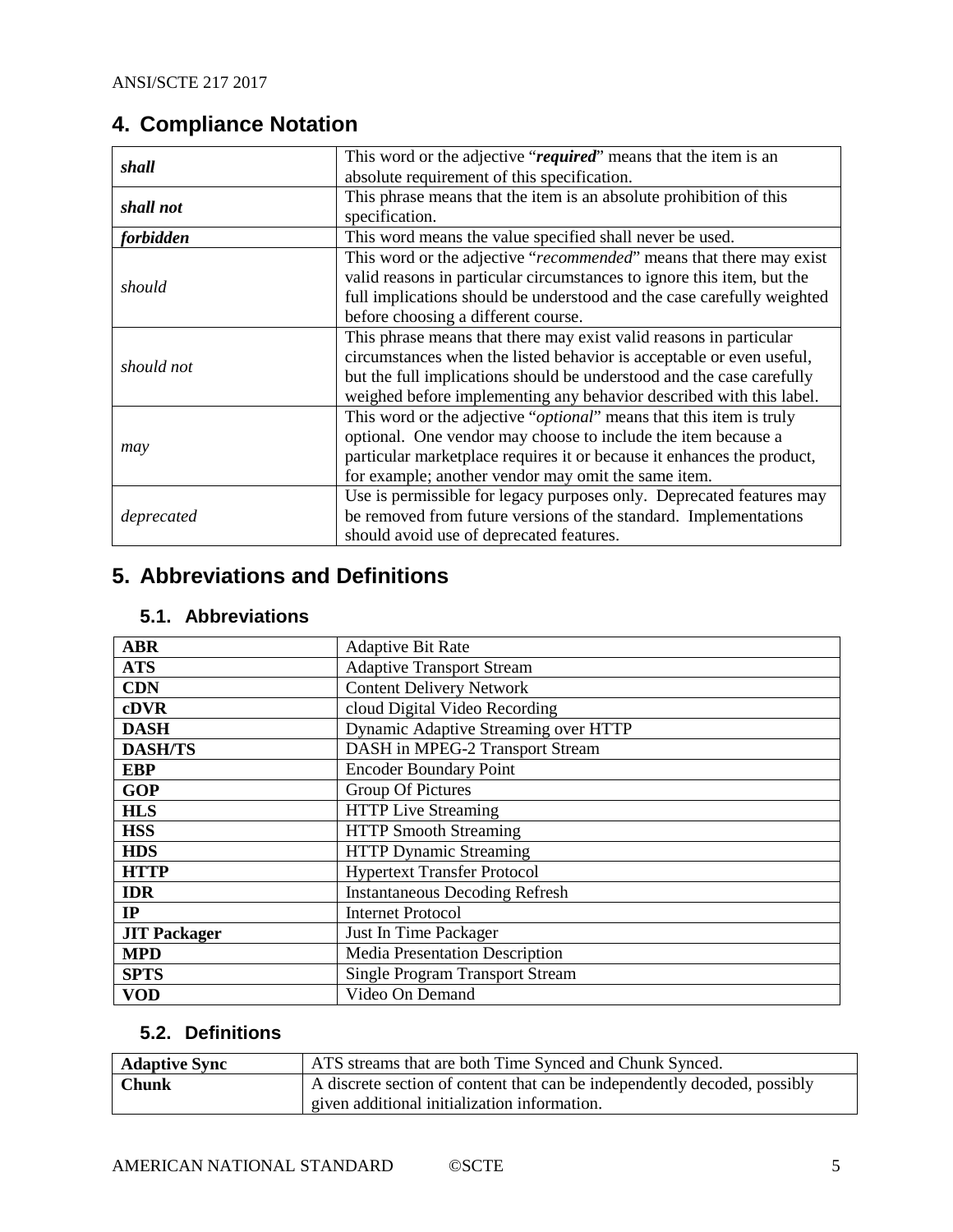| <b>Chunk Boundary Point</b> | A specialized Encoder Boundary Point that indicates the beginning of a          |  |  |
|-----------------------------|---------------------------------------------------------------------------------|--|--|
|                             | chunk, and is a stream access point.                                            |  |  |
| <b>Chunk Sync</b>           | Chunk sync implies the identical AUs across representations at boundaries       |  |  |
|                             | indicated by EBP.                                                               |  |  |
| <b>Chunk Type</b>           | Refers to a specific partition that is contained in the ATS stream. Segment and |  |  |
|                             | fragment are examples of different types of chunks.                             |  |  |
| <b>Closed GOP</b>           | A Closed GOP means that frames from the current GOP does not                    |  |  |
|                             | reference frames from the previous GOP.                                         |  |  |
| <b>Encapsulator</b>         | Processes a conditioned continuous group of elementary streams to create        |  |  |
|                             | specific ABR-format chunks of mixed or separated elementary streams that        |  |  |
|                             | are stored in a file or transmitted. Each file is wrapped to be in one or more  |  |  |
|                             | adaptive streaming formats. An encapsulator does not normally perform any       |  |  |
|                             | transcoding functions but depends on the conditioned stream to create those     |  |  |
|                             | independently decodable sections. An encapsulator can also be known as a        |  |  |
|                             | fragmenter, packager, or segmentor.                                             |  |  |
| Fragment                    | A chunk that is aligned with boundaries in one component stream in the          |  |  |
|                             | source multiplex. Fragment boundaries are typically explicit for each           |  |  |
|                             | component. Smooth Streaming is an example ABR format that uses                  |  |  |
|                             | fragments.                                                                      |  |  |
| <b>Segment</b>              | A chunk with boundaries aligned to include all component streams in the         |  |  |
|                             | source multiplex across the target presentation time range. Segment             |  |  |
|                             | boundaries are typically explicit for only one main component (video, for       |  |  |
|                             | example), and other component boundaries are implicitly derived from this       |  |  |
|                             | main component. A segment is typically used when packaging content in           |  |  |
|                             | HLS.                                                                            |  |  |
| <b>Time Sync</b>            | Indicates identical AUs across representations have the same presentation       |  |  |
|                             | time stamp.                                                                     |  |  |

## <span id="page-5-0"></span>**6. ABR Overview**

There is a variety of Adaptive Bit Rate streaming wire formats. Some are based on an MPEG-2 Transport Stream container such as HTTP Live Streaming (HLS: Apple) and others on a fragmented MP4 container such as HTTP Smooth Streaming (HSS: Microsoft) and HTTP Dynamic Streaming (HDS: Digital Plus, Adobe), whereas Dynamic Adaptive Streaming over HTTP (DASH: MPEG) supports both containers. While different, they utilize common video and audio compression formats; namely: ISO/IEC 14496-10 (AVC) and ISO/IEC 14496-3 (AAC). Additional video formats, such as ISO/IEC 23008-2 (HEVC), and audio formats, such as AC-3, *may* be used.

In adaptive bit rate streaming, a file or linear source asset is encoded into multiple representations, typically uniquely characterized by resolution and bitrate. For example, the video of an asset *may* be encoded into N different bitrates, some of which *may* be of common picture resolutions. Furthermore, the encoding, while continuous, is broken up into small chunks. Each video chunk starts with a Stream Access Point of type 1-3 [\[6\],](#page-3-6) typically an IDR or closed GOP. Each new audio chunk starts at an audio access unit boundary. These access points are referred to as Chunk Boundary Points.

In some ABR formats, audio is not multiplexed with video; discrete audio streams per language are produced. In some ABR formats, auxiliary data streams such as Subtitles and/or Captions *may* also be delivered as discrete streams.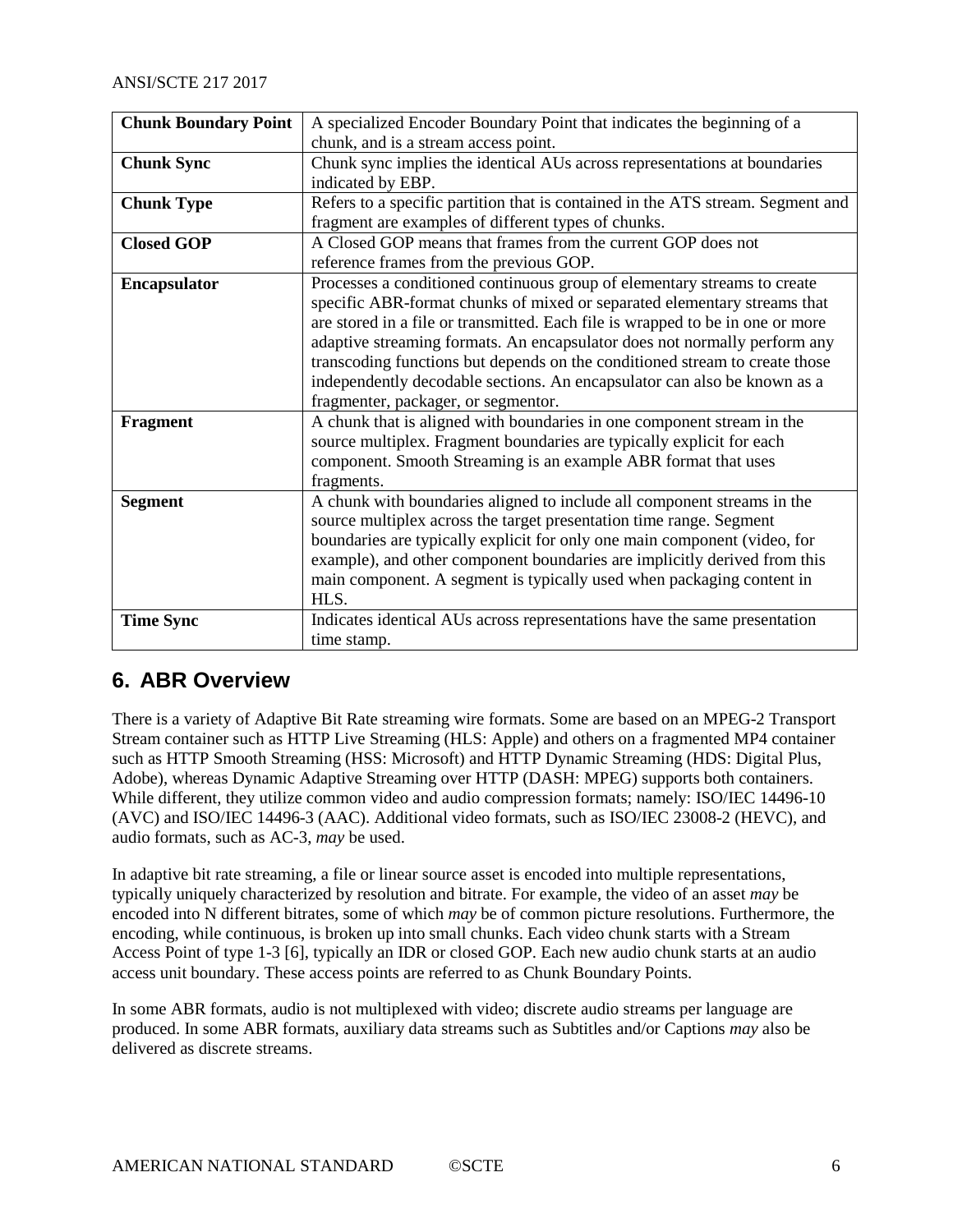

**Figure 1 - ABR with discrete audio and two subtitle streams**

<span id="page-6-0"></span>Some formats do not require audio chunks to be of the same duration as the video chunks (shown here with only a single audio language):



**Figure 2 - ABR with audio durations different than video**

<span id="page-6-1"></span>Other formats (such as HLS prior to iOS-5) have audio multiplexed with video as below, here shown with two audio languages 1 and 2. As shown, all audio languages are to be present in all representations.



**Figure 3 - ABR with interleaved audio and video streams**

<span id="page-6-2"></span>The adaptive nature is such that a client *may* dynamically switch for various reasons, such as bandwidth fluctuation, from one representation to another. It does so at chunk boundary points. In **[Figure 4](#page-7-0) - ABR [chunk switching](#page-7-0)**, three streams at different bitrates are represented. At time A no switch is required. At time B, a change to Stream 3 occurs and then it continues until time D, at which time a choice is made to switch up to Stream 2. Finally at time E, it switches back to Stream 3.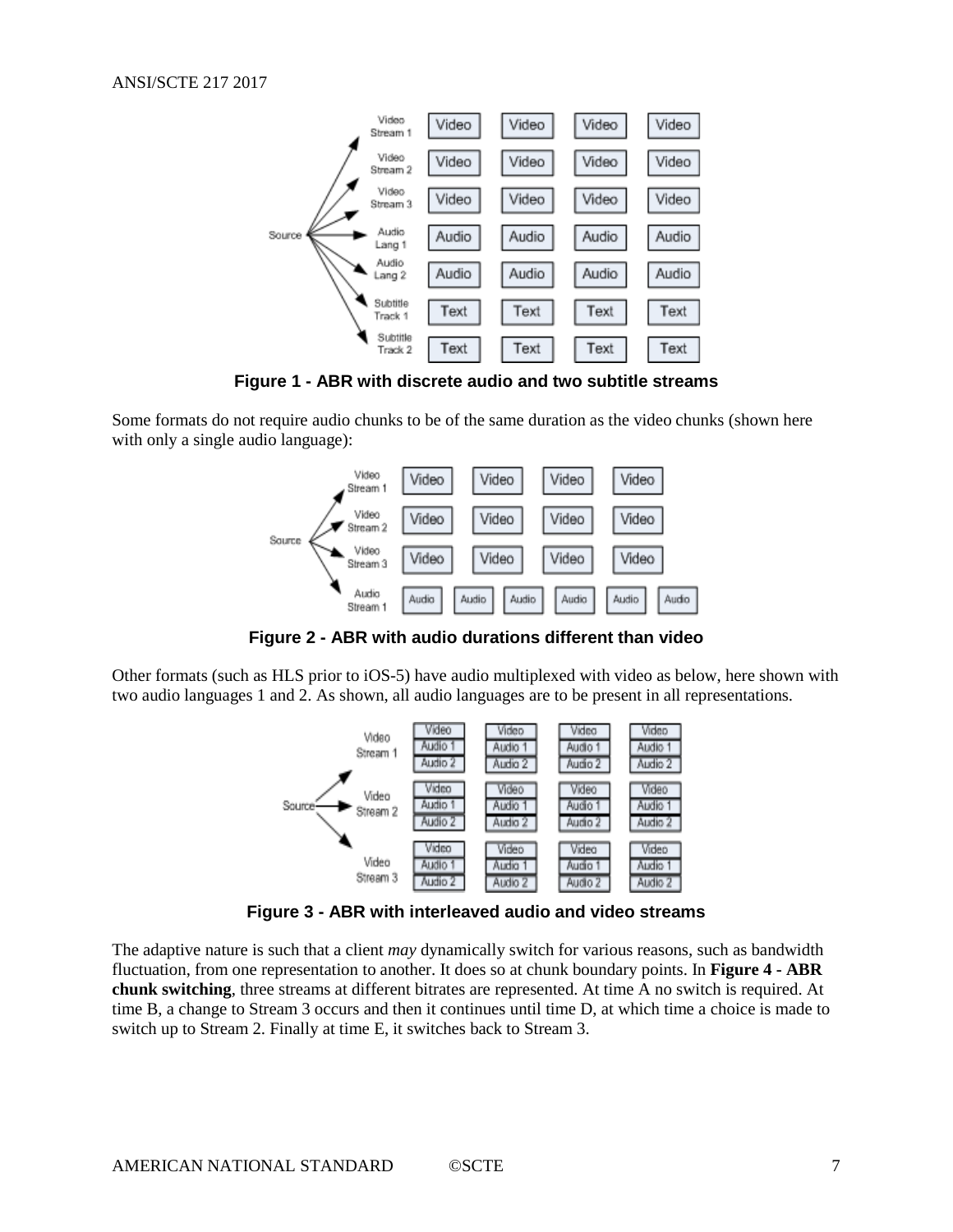

**Figure 4 - ABR chunk switching**

<span id="page-7-0"></span>In order to maintain a seamless experience to the end user, the video and audio data of each of the various streams need to be in time sync with one another. This implies that the same source video frame V, or audio sample A, in all representations has the same rendered timestamp. Furthermore, the various streams need to be in chunk sync with one another. This implies that the same source video frame V, or audio sample A, at the beginning of each chunk in all representations has the same rendered timestamp. If streams are not in time and chunk sync with one another, then the end user would likely experience some form of discontinuity, a video and/or audio forward or backward disruption. The overall quality of experience would be degraded.

For various reasons, the optimal size of a chunk varies amongst the adaptive formats. HSS and HDS typically use a 2-second chunk duration. HLS typically uses anywhere from 6 to 10 second chunks. An encoding/transcoding system producing adaptive streams for use in multiple formats and also utilizing the same encoded data for the formats needs to maintain chunk alignment for all formats. Ideally, chunks of various formats usually align with one another and thus chunks of longer durations contain an integer number of chunks of shorter durations.



**Figure 5 - Chunk alignment of various durations**

<span id="page-7-1"></span>Chunks in MPEG DASH are referred to as Media Segments. Chunks in the HSS/HDS formats are typically referred to as Fragments. Chunks in the HLS format are typically referred to as Segments. Here is another way to view the previous diagram using these terms:

| Segment                                                  |                            | Segment                    |                            |                            |  |
|----------------------------------------------------------|----------------------------|----------------------------|----------------------------|----------------------------|--|
| Fragment<br>Fragment<br>Video<br>Video<br>Audio<br>Audio | Fragment<br>Video<br>Audio | Fragment<br>Videa<br>Audio | Fragment<br>Video<br>Audio | Fragment<br>Video<br>Audio |  |

**Figure 6 - ABR segments composed of ABR fragments**

<span id="page-7-2"></span>To further exemplify chunk sync in terms of fragment and segment sync, consider **Figure 7 - [Fragment](#page-8-1)  [and Segment Sync/Alignment](#page-8-1)**, which illustrates a number of AVC streams based off of a common source. A switch point in the video domain occurs at the IDR of a chunk boundary. A chunk can contain additional I-pictures, additional GOPs, and the location of these can vary from one stream to another as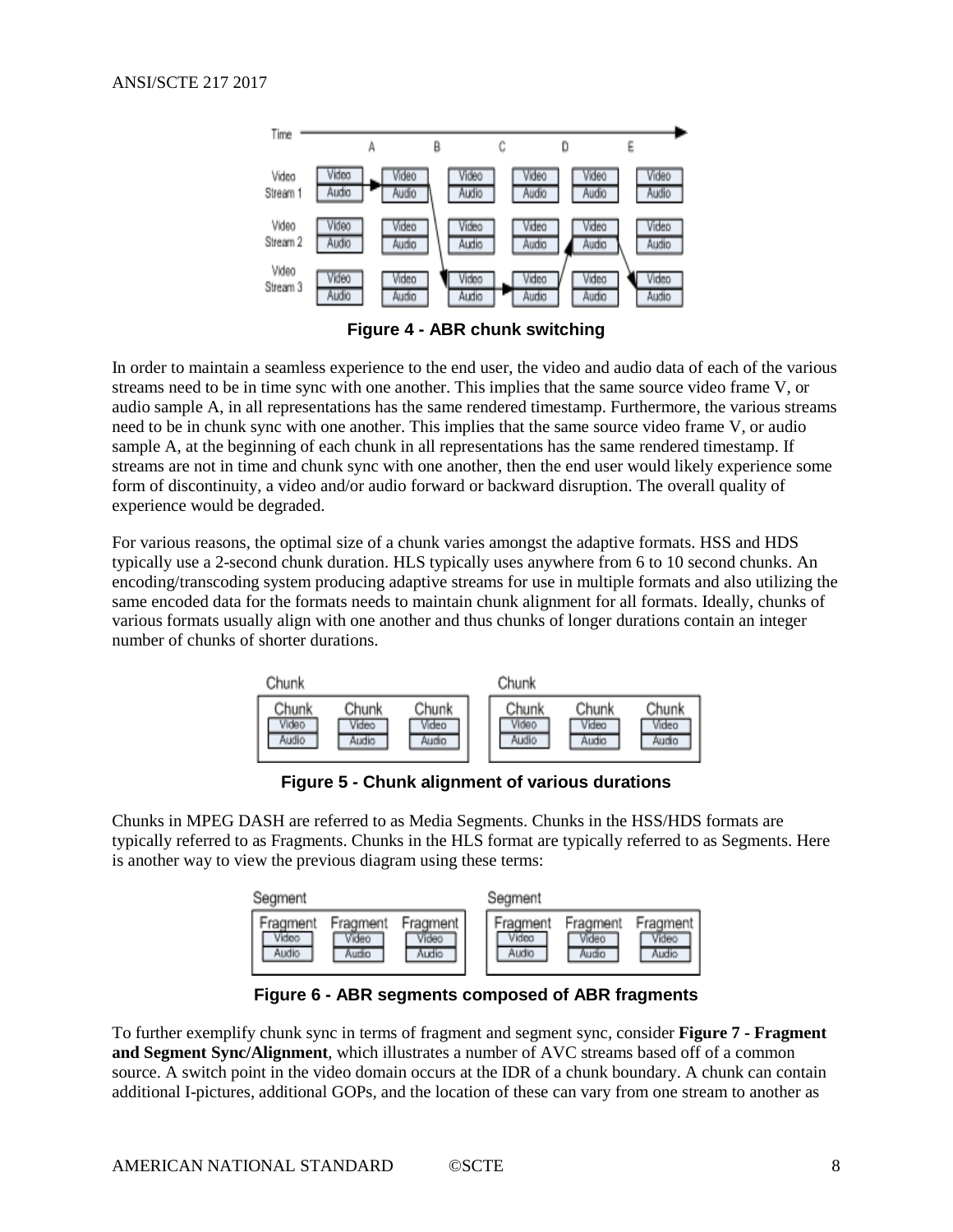seen in streams 1 and 2. However, the start of fragment-chunks will be on the same IDR. Therefore, stream 3 is not in adaptive sync with streams 1 and 2. The same is true for segment-chunks. While stream 5's first segment is fragment-aligned with stream 4, it is not segment-aligned.



**Figure 7 - Fragment and Segment Sync/Alignment**

## <span id="page-8-1"></span><span id="page-8-0"></span>**7. Reference Architecture**

The MPEG DASH [\[5\]](#page-3-7) standardizes a content delivery protocol using HTTP over IP network. It uses the adaptive bit rate streaming technology discussed above and is completely different from the traditional content delivery approach used by cable operators, in which MPEG-2 TS is transported over coax cable. It specifies a protocol interface between content server and subscriber client and defines the requirements of content preparation, e.g. encoding/transcoding, encapsulation and segmentation etc., to support adaptive bit rate streaming. However it assumes all of these is done in a unified system and does not consider interfaces with cable network structure for content preparation and delivery.

In a unified ABR encoding/transcoding and segmentation system, video and audio data are encoded and conditioned for adaptive streaming purposes and the resultant elementary compressed access units are fed to one or more ABR encapsulators or packagers to be formatted into ABR-specific wire formats.



**Figure 8 - Unified Transcoder/Encapsulator**

<span id="page-8-2"></span>In cable networks, content preparation and encapsulation *may* have to be separated to support a centralized encoding/transcoding and a distributed network edge based ABR encapsulation. The Adaptive Transport Stream (ATS) format, which is defined by DVS1196, allows separation between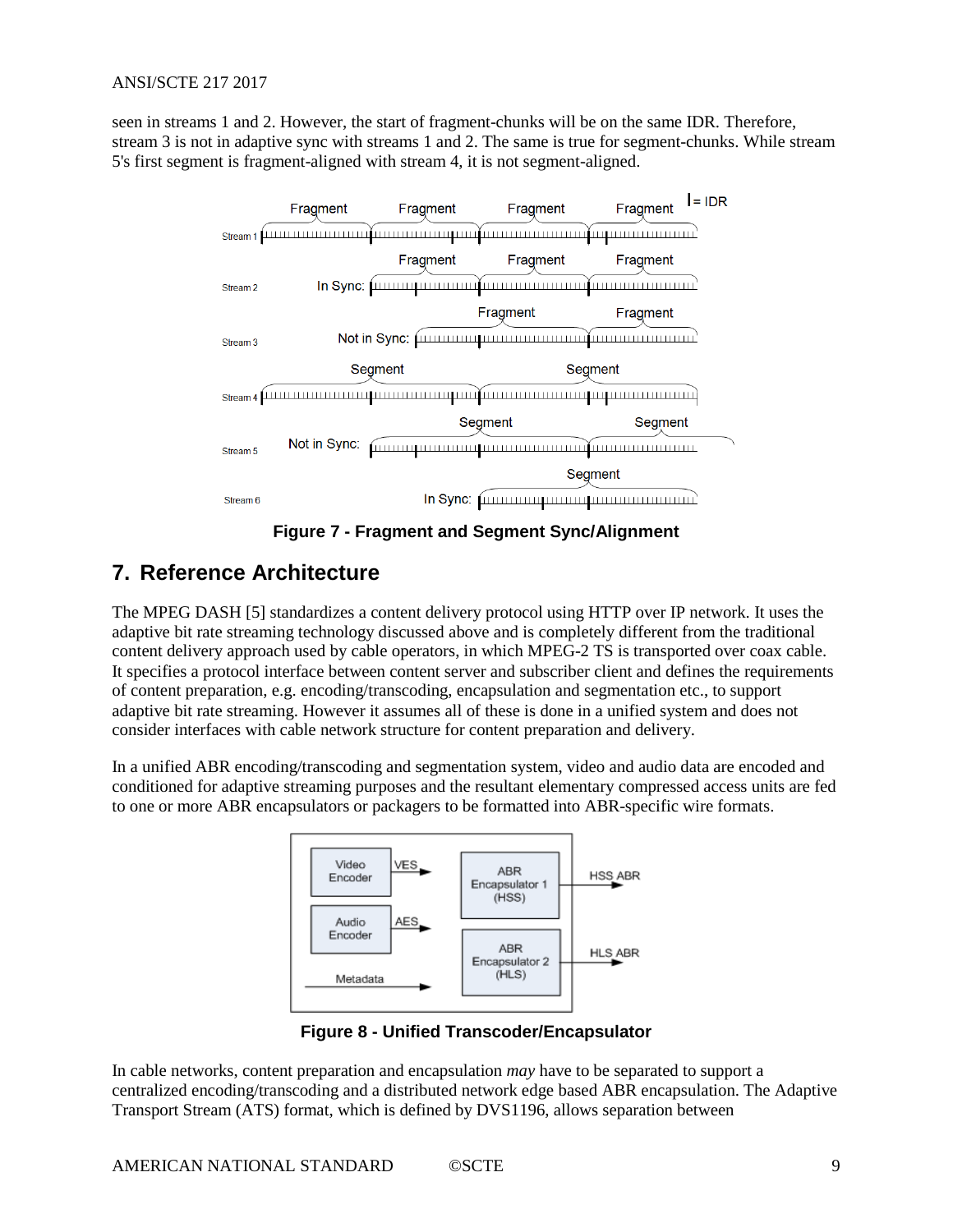#### ANSI/SCTE 217 2017

encoding/transcoding and per ABR format encapsulation. The ATS provides a single set of conditioned streams with EBP marked virtual chunks that can be chunked by the encapsulator into different ABR formats. As **Figure 9 - [Separate Transcoder/Encapsulator with ATS in between](#page-9-1)** illustrates, the ATS is used to carry ABR conditioned streams to edge encapsulators for producing ABR-specific formats.



**Figure 9 - Separate Transcoder/Encapsulator with ATS in between**

<span id="page-9-1"></span>In this document, it extends this design and defines an end to end reference architecture in which media source is taken as input, then prepared and conditioned for readiness of adaptive steaming, and then transported using ATS or DASH/TS format as mezzanine format to network edge server, where the subscribe devices is served via different adaptive streaming formats, including MPEG DASH. This reference architecture is used to help understanding of the scope and definition of a group of specifications that specifies the requirements and constrains to support MPEG DASH based content delivery in cable networks.

### <span id="page-9-0"></span>**7.1. Content Processing Components and Flows**

**Figure 10 – [DASH Service Reference Architecture Diagram](#page-10-0)** summarizes all components and content process flows in the reference architecture.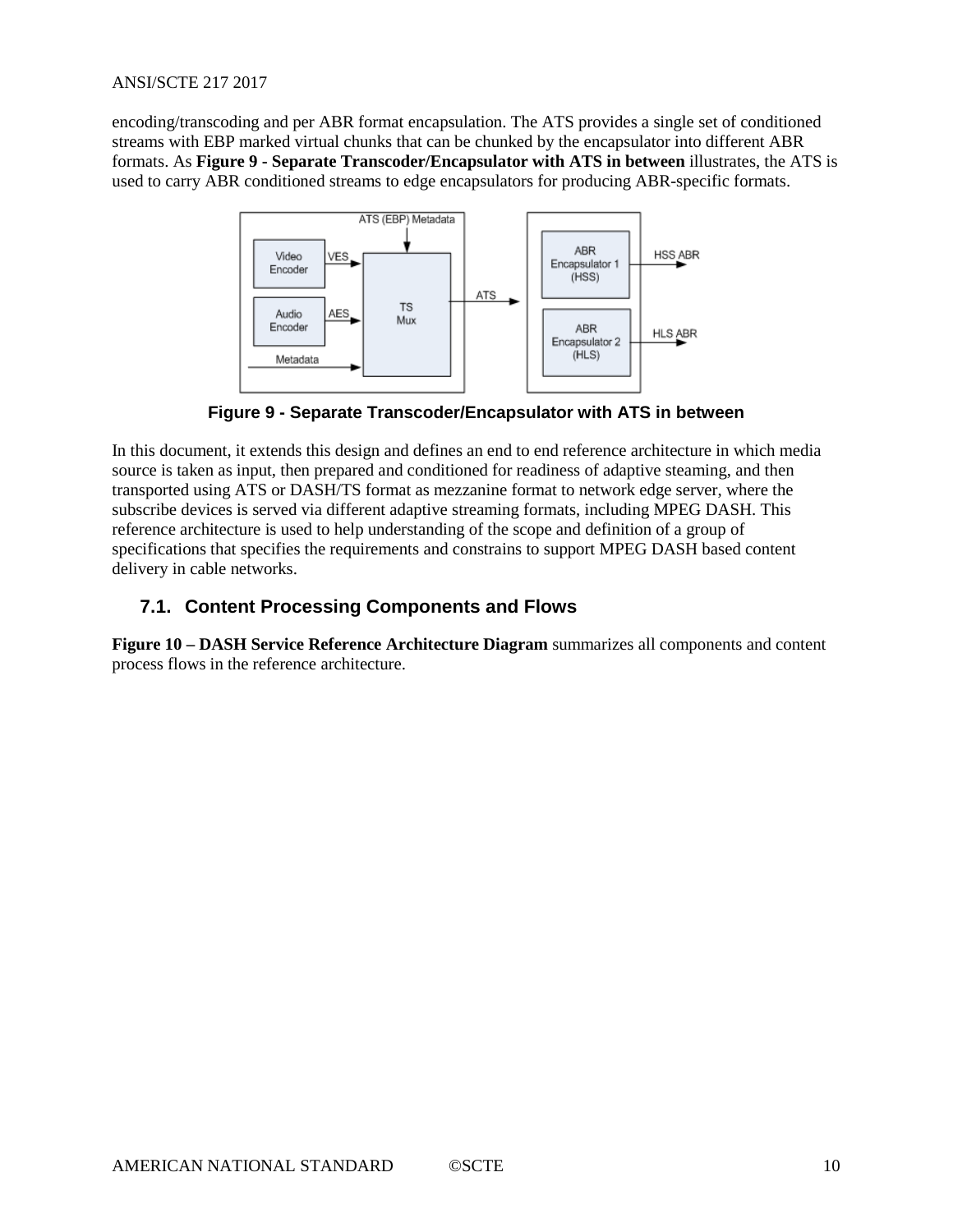

**Figure 10 – DASH Service Reference Architecture Diagram**

<span id="page-10-0"></span>**Transcoder:** it takes content source either in linear stream format or in VOD file format, then transcodes it to multiple MPEG SPTS output streams in multi-bit rates and maybe also in multi-resolutions. This output stream set is referred as ATS set, which is a group of well-conditioned ATS streams, plus an ATS source description. See the definition and the details of ATS stream, ATS source description and ATS set in the SCTE 223 [\[1\].](#page-3-8)

**Segmenter/Packager:** it takes ATS set in linear stream format as input and creates DASH/TS media segments, as well as converts the ATS source description to DASH/TS MPD, which can be transported by CDN or saved by cDVR storage server for DVR service.

**cDVR Storage A server:** it takes ATS set in linear stream format to support cDVR content storage or ATS set in file format to support VOD service. If DASH/TS output format is required, the saved media content needs to be parsed and prepared per DASH/TS requirements, such as DASH/TS MPD, index file, segmentation etc.

**cDVR Storage B server:** it takes content in DASH/TS format before or from CDN and saves it per cDVR service request. The saved media content can be published as DASH/TS output with minor modification of DASH/TS MPD. A DASH/TS index file maybe generated as part of the storage process.

**JIT Packager:** it takes either DASH/TS segment in intermediate format or ATS set in storage format as input upon the request of user client, and converts it to different ABR client formats, including DASH/TS or DASH ISO BMFF client format. The output from the JIT Packager is delivered to CDN origin server and then to the ABR clients as regular ABR service does.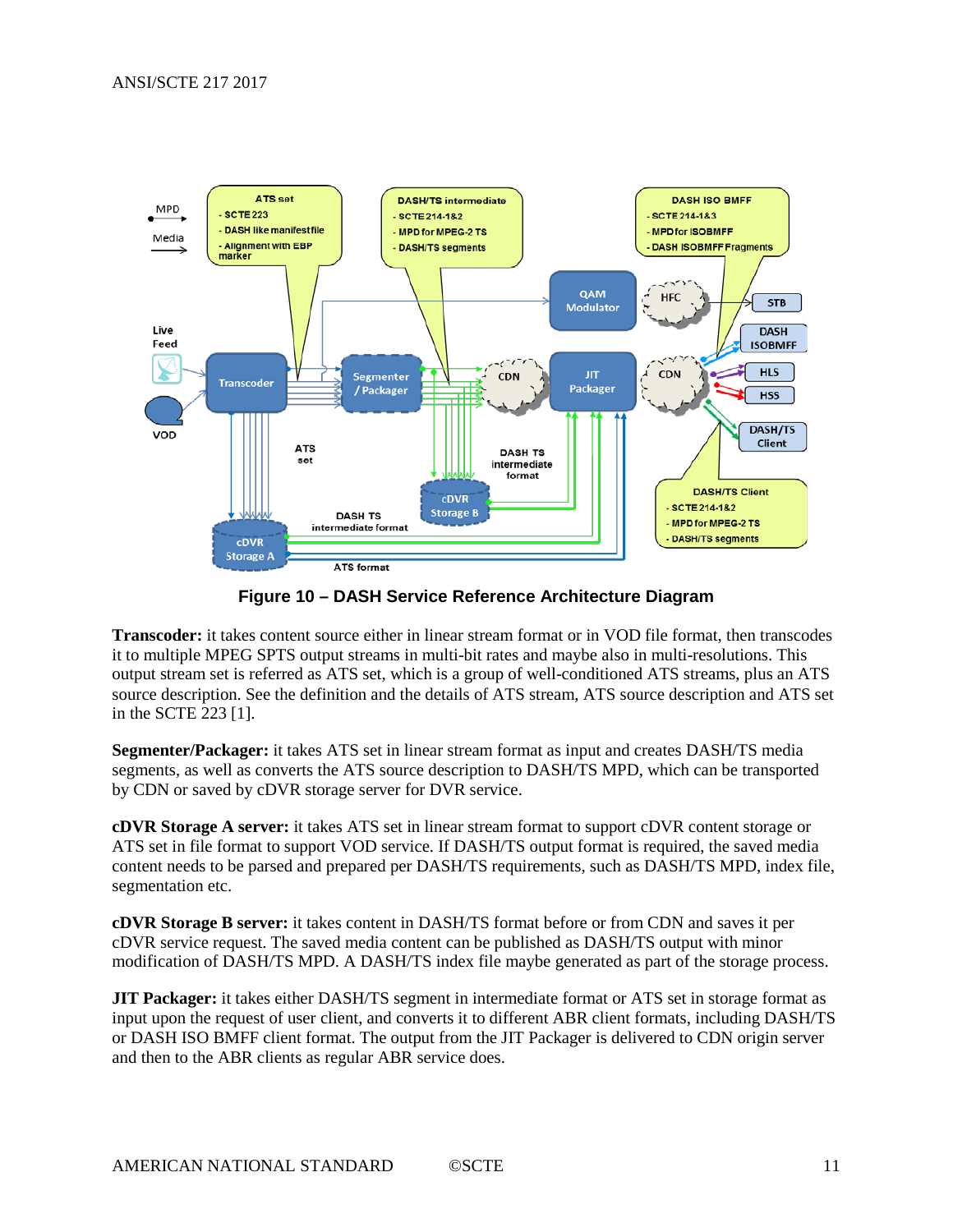#### ANSI/SCTE 217 2017

**QAM Modulator:** it takes one stream of an ATS set in linear stream format as input and converts it into cable QAM format to serve the legacy set top boxes via HFC access network. The ATS is fully compliant with MPEG-2 Transport Stream and can be used directly to support legacy cable TV network.

### <span id="page-11-0"></span>**7.2. Use Cases of ABR Services**

<span id="page-11-1"></span>The IP network based ABR services offer subscriber similar to or beyond the traditional cable TV services. Here it lists a few use cases.

#### *7.2.1. Linear Service*

The linear service is similar to the traditional Cable linear TV program, but it targets to deliver the program to terminal devices that are connected via IP network. The service flow starts from receiving linear content source, which then is encoded or transcoded and conditioned by encoder/transcoder to multi-bit rate multi-resolution MPEG-2 SPTS streams per the ATS specification [\[1\].](#page-3-8) The ATS streams are segmented and packaged by segmenter/packager to CDN deliverable chunks per the DASH/TS specification in SCTE 214-1 [\[2\]](#page-3-9) and SCTE 214-2 [\[3\],](#page-3-10) and then they are retrieved by JIT Packager upon end user client request, and finally they are converted to different ABR formats per client ABR format specification, such as DASH ISOBMFF format [\[2\]\[4\]](#page-3-9) or DASH/TS client format [\[2\]\[3\].](#page-3-9)

### *7.2.2. Cloud DVR Service*

<span id="page-11-2"></span>The cDVR service records the linear content in network cloud server for subscriber and supports playback on subscriber's request. There could be two recording options,

- A. Recording linear content in ATS format off from encoder/transcoder output
- B. Recording linear content in DASH/TS format off from segmenter/packager output

In the option A, the recording server receives a group of ATS streams together with its ATS source description document, and stores them per subscriber DVR schedule. The stored ATS set is prepared and packaged either for ATS file access per the ATS specification [\[1\]](#page-3-8) or for DASH/TS access per the DASH/TS specification [\[2\]\[3\].](#page-3-9) The preparation and package process DASH/TS includes ATS source description to MPD conversion, indexing and encapsulation if necessary.

In the option B, the recording server receives DASH/TS chunks and stores them without re-packaging. The DASH MPD file needs to be modified from DASH/TS linear to DASH/TS file access and an indexing file *may* also be generated.

When subscriber wants to playback the recorded content, the user client sends request to JIT Packager, which translates the user request to DASH/TS request and retrieves the content from cDVR storage server, and then delivers it to client device.

#### *7.2.3. VOD service*

<span id="page-11-3"></span>The VOD service uses an off-line encoder/transcoder that takes content source, such as VOD content file, creates an ATS set and stores it to VOD storage server. Similar to the option A in the cDVR case, the stored ATS set is prepared and packaged either for ATS file access per the ATS specification [\[1\]](#page-3-8) or for DASH/TS access per the DASH/TS specification [\[2\]\[3\].](#page-3-9) The preparation and package process for DASH/TS includes ATS source description to MPD conversion, indexing and encapsulation if necessary.